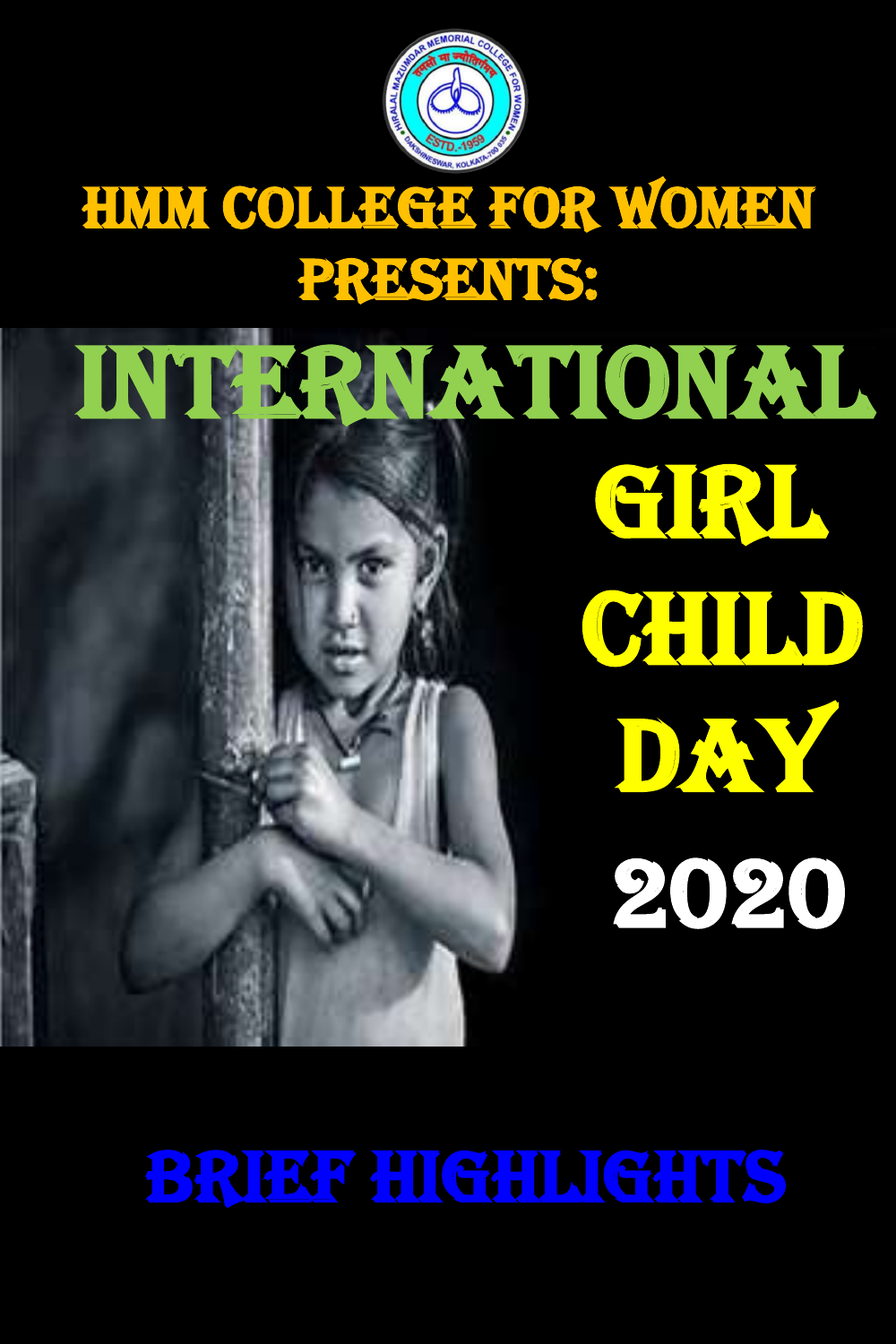HISTORY OF INTERNATIONAL DAY OF GIRL CHILD: *It was in the World Conference On Women in Beijing,1995 that the countries unanimously adopted the Beijing Declaration And Platform For Action- The most progressive blueprint for advancing not only the rights of women* 

# *but also for girls. This declaration was the first move to call out girl's rights. United Nations General Assembly adopted a resolution vide resolution no.:66/170 on 19th December 2011 to declare*

*11th day of October as the International* 

### *Day of the Girl Child.*

### *The First International Day Of The Girl*

## *Child was observed on 11th October 2012.*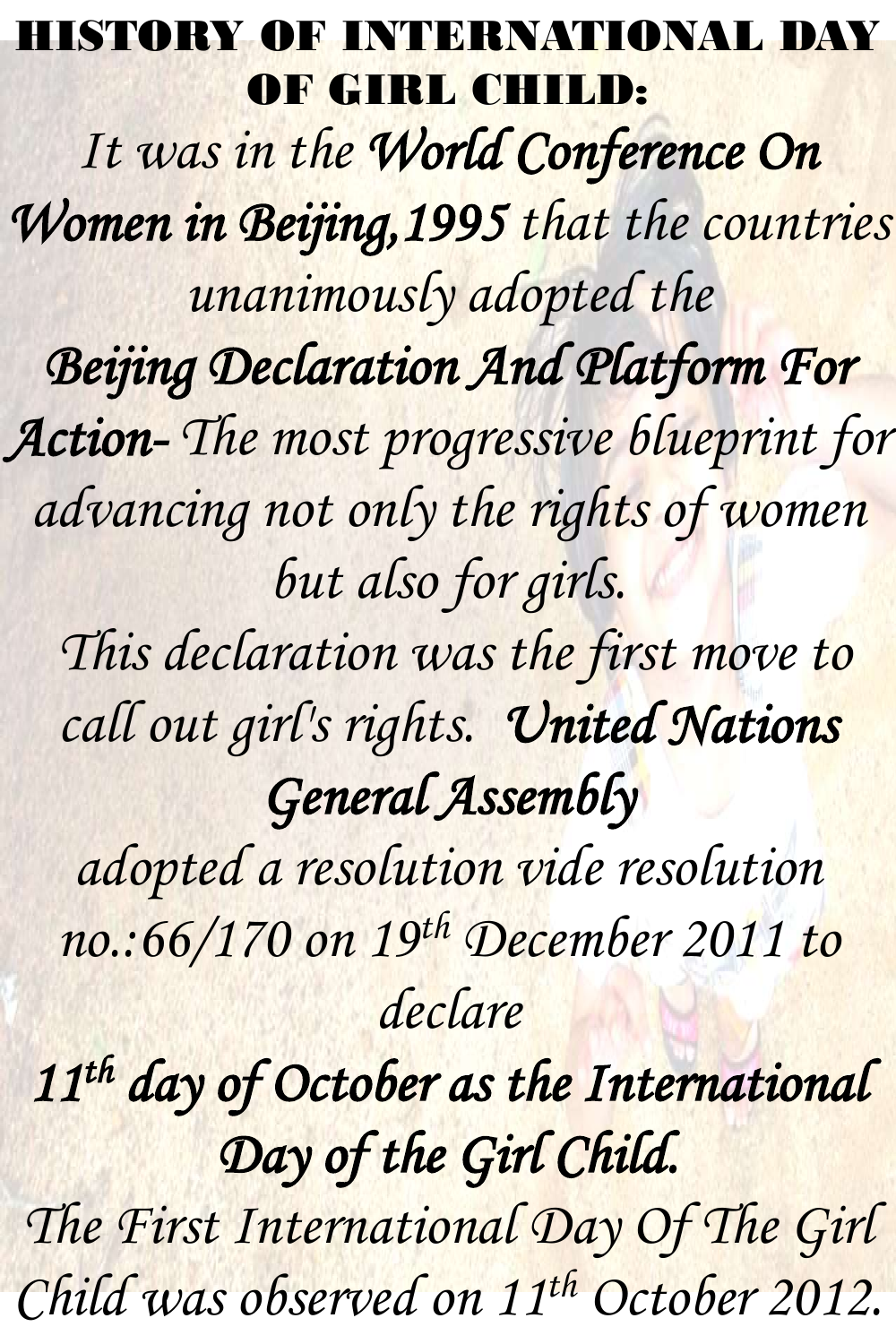### Aim of International day of girl CHILD:

The International Day of the Girl Child aims to address the *challenges girls face and to promote girls' empowerment and the fulfillment of their human rights.*

#### *Empowering women and girls and promoting gender equality is*  crucial to accelerating sustainable development. Ending all forms of *discrimination against women and girls is not only a basic human*  right, but it also has a multiplier effect across all other development

*Adolescent girls have the right to a safe, educated, and healthy life,*  not only during these critical formative years, but also as they mature into women. If effectively supported during the adolescent years, girls *have the potential to change the world – both as the empowered girls of today and as tomorrow's workers, mothers, entrepreneurs, mentors, household heads, and political leaders. An investment in realizing the power of adolescent girls upholds their rights today and promises a more equitable and prosperous future, one in which half of humanity is an equal partner in solving the problems of climate change, political conflict, economic growth, disease prevention, and global sustainability. Girls are breaking boundaries and barriers posed by stereotypes and exclusion, including those directed at children with disabilities and those living in marginalized communities. As entrepreneurs, innovators and initiators of global movements, girls are creating a world that is relevant for them and future generations. The 2030 Agenda for Sustainable Development and its 17 Sustainable Development Goals ([SDGs\)](https://www.un.org/sustainabledevelopment/) adopted by world leaders in 2015, embody a roadmap for progress that is sustainable and leaves no one behind.*

*areas.*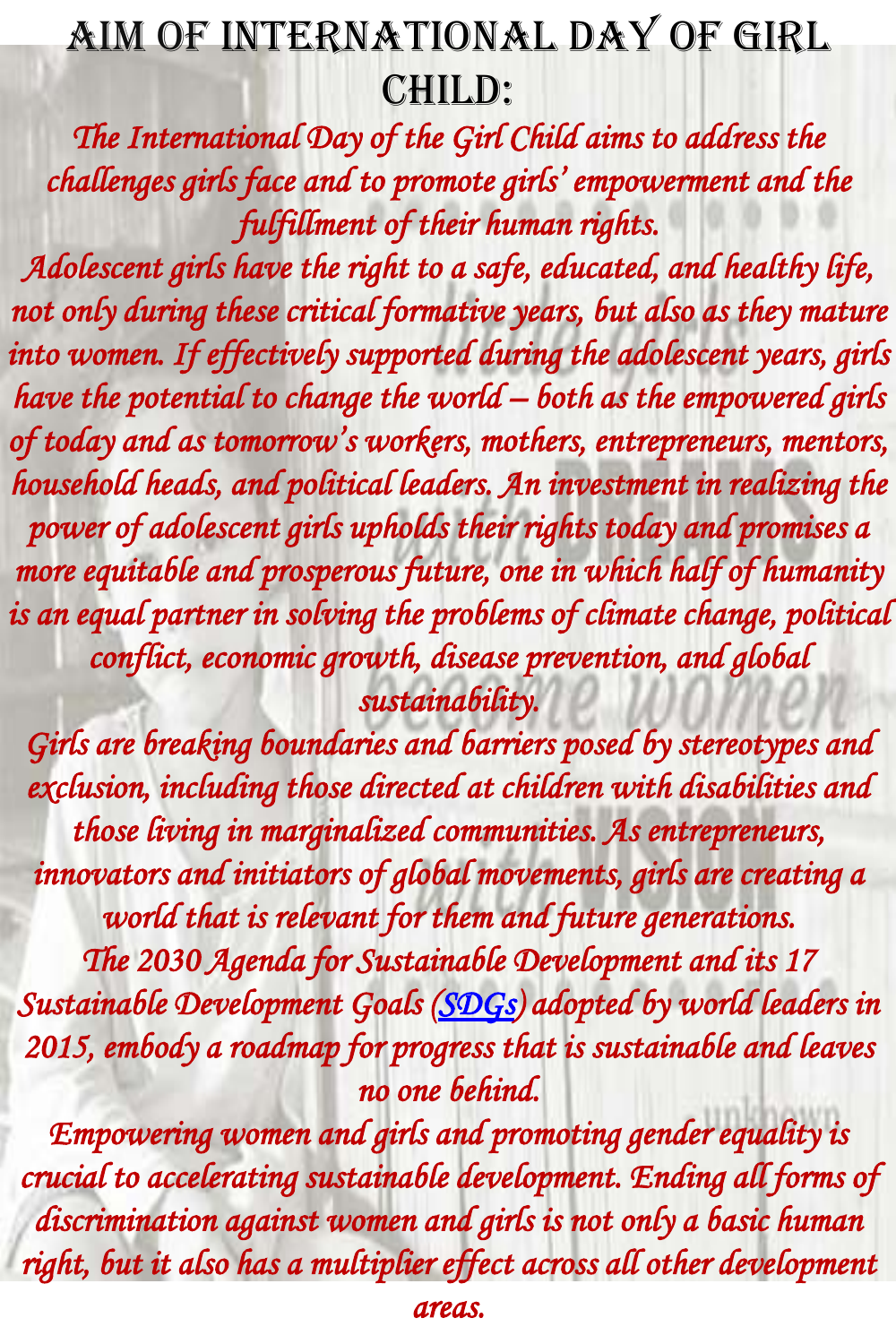# THEME FOR 2020: *This year the theme of International Day of the Girl Child is "My voice, our equal future". The theme focuses on inclusion, gender quality and listening to what girls want, their dreams and aspirations.*

International Day of the Girl 2020 will focus on THEIR DEWANDS TO: *•Live free from gender-based violence, harmful practices, and HIV and AIDS •Learn new skills towards the futures they choose*

### *•Lead as a generation of activists*

### *accelerating social change*